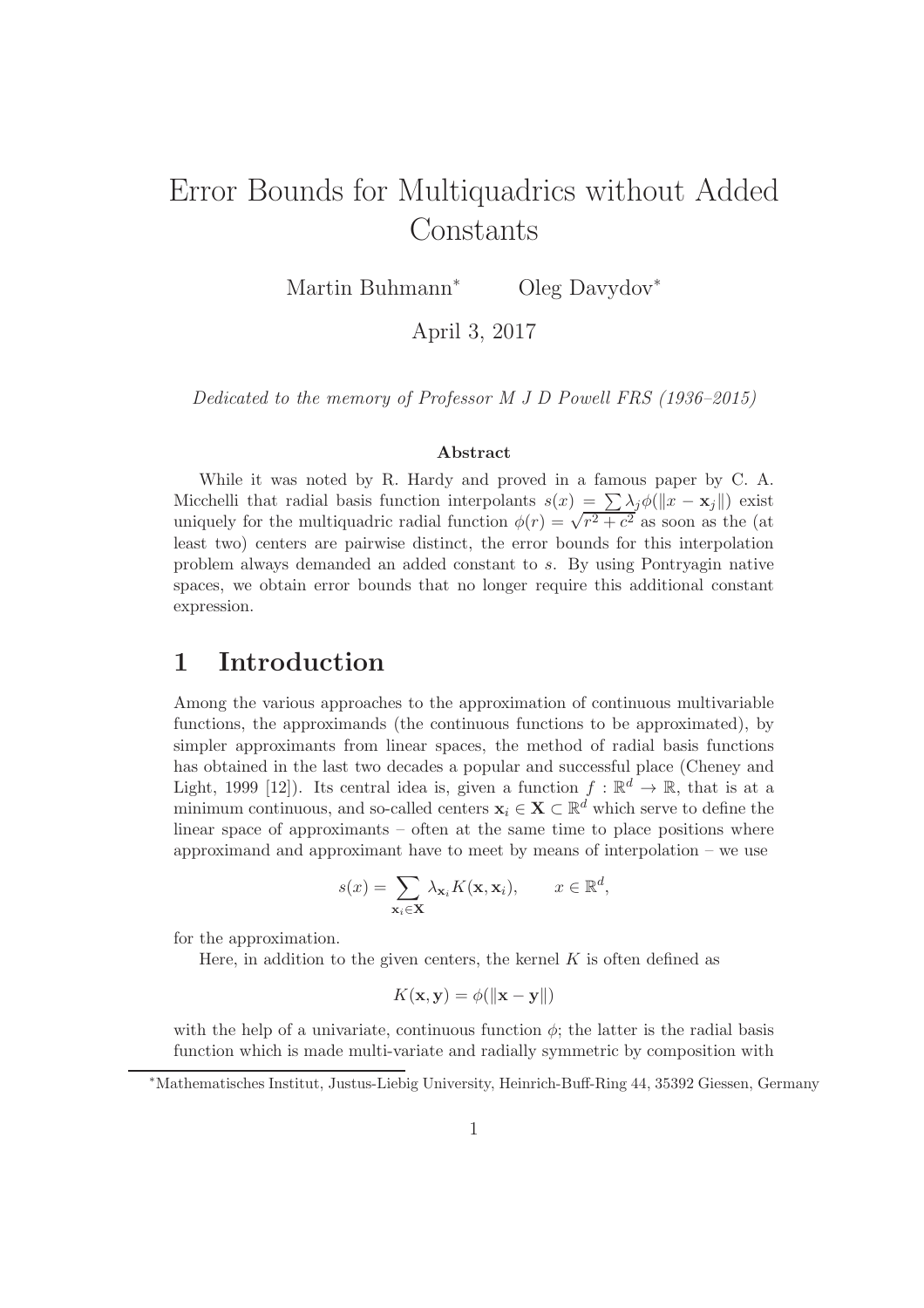the d-variate Euclidean norm  $\|\cdot\|$ . A great number of radial basis functions have turned out to be mathematically attractive and useful in several applications. A useful summary of theory and applications of radial basis functions is given for example in the book (Buhmann, 2003 [9]). For computational issues, see for instance (Beatson and Greengard, 1997 [4]).

Among them are the thin-plate splines  $\phi(r) = r^2 \log r$  of (Duchon, 1979 [15]), the shifted version thereof – to avoid the removable singularity at the origin –  $\phi(r) = (r^2+c^2)\log(r^2+c^2)$  (Dyn, 1987 [16]), a variety of (non-even) positive powers of r, and the famous multiquadrics and inverse multiquadrics,  $\phi(r) = \sqrt{r^2 + c^2}$ and its reciprocal, respectively.

One reason why these radial basis functions are so attractive is that they give rise to the aforementioned interpolation problems

$$
s(\mathbf{x}_j) = f(\mathbf{x}_j), \qquad \mathbf{x}_j \in \mathbf{X},
$$

which turns out to be regular or even positive definite (that is, with a positive definite interpolation matrix) for several choices of radial basis functions. Among those that provide even positive definite interpolation linear systems are the inverse multiquadrics and the Gauß- and Poisson kernels  $(\phi(r) = \exp(-c^2r^2))$  and  $\phi(r) = \exp(-c^2r)$ , respectively).

In all these cases,  $c$  is a positive constant. As is well known, the positive definiteness of the interpolation matrix

$$
A = \{\phi(||\mathbf{x}_i - \mathbf{x}_j||)\}_{\mathbf{x}_i, \mathbf{x}_j \in \mathbf{X}}
$$

is related to the complete monotonicity of the functions  $g(t) = \phi(\sqrt{t})$  (Micchelli, 1986 [19], Powell, 1987 [20], Schoenberg, 1938 [21]).

However, we know that not all radial basis functions, and not even all of them that are mentioned in this introduction, have this property. Many of them are only conditionally positive definite because their radial part composed with the square root is not completely monotonic, but only a derivative thereof is up to a sign change and not constant. Examples are multiquadrics and (shifted) thinplate splines which are (subject to a straightforward sign change) conditionally positive definite of order one and two, respectively. This means normally that we have to add a polynomial of that order (its degree is one less) to the approximant. The additional degrees of freedom are taken up by adding side conditions on the coefficients of this type:

$$
\sum_{\mathbf{x}_i \in \mathbf{X}} \lambda_{\mathbf{x}_i} p(\mathbf{x}_i) = 0, \qquad \forall \ p \in \Pi_k^d,
$$

the notation  $\prod_k^d$  being for the linear space of polynomials of order at most k in d unknowns. Due to this, one would normally add a constant (polynomial) to the multiquadrics approximant in  $d$  dimensions. However, it was noted by Micchelli (1986) [19] that this is actually not needed to guarantee the regularity of the interpolation matrix A. Therefore the question arises about the convergence estimates of such approximants without the polynomial added.

Convergence estimates, up to even spectral or exponential convergence orders to suitably smooth approximands f are readily available by Madych and Nelson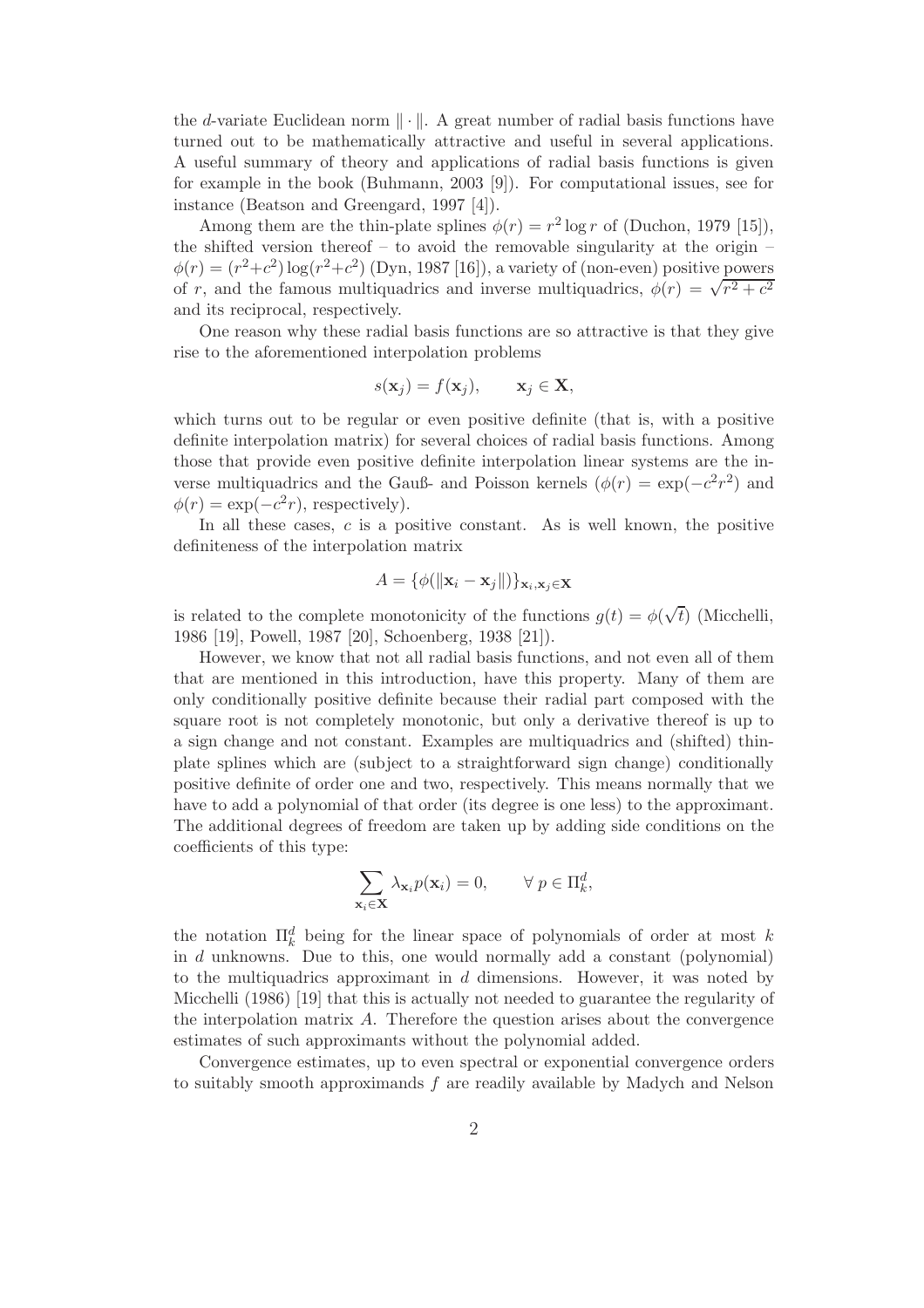(1992) [18] for instance, for the multiquadric interpolation scheme on finitely many scattered centers with added constant and with the above mentioned side condition. See also the further papers in the same direction (Wu and Schaback, 1993 [23]), and for example (Larsson and Fornberg, 2005 [17]).

Recently, (Davydov and Schaback, 2016 [14]) have improved these classical estimates by expressing the error bounds in terms of the so-called growth function. These new estimates do not only imply the usual bounds in terms of the fill distance, but also allow the estimation of the consistency error of kernel-based numerical differentiation formulas. They however also require a polynomial term in the case of conditionally positive definite functions.

For infinitely many gridded data  $\mathbf{X} = h\mathbb{Z}^d$ , (Buhmann and Dyn, 1993 [11]) offer spectral convergence orders for multiquadrics without added constant. In this case the constant is not needed because it is exactly reproduced by the interpolant. One should also note that, when the set of centers is infinite and gridded with a positive spacing h, another approach, namely that of quasi-interpolation leads to remarkable convergence results without the addition of polynomials. One can show quite general convergence results even for approximands that are from "rougher" spaces, i.e, Sobolev spaces for instance with fewer conditions on the derivatives than the spaces the radial basis functions themselves are actually contained in. See (Buhmann and Dai, 2015 [10]) for results in great generality of this type.

It thus remains an interesting question to study the convergence orders without the polynomials added and with finitely many scattered centers. This is the aim of this work for the multiquadrics with a sign change  $\phi(r) = -\sqrt{r^2 + c^2}$ . It uses the fact that in case of conditionally positive definite functions of single degree we know much about their spectrum: all but one of the eigenvalues are positive and the remaining one is negative (this uses also properties of the diagonal elements which are constant  $\phi(0)$ , so the trace of the matrix is that times the number of centers).

A standard approach to convergence orders of radial basis functions suitably modified by added polynomials in the described manner is by the so-called native spaces. These are function spaces in a standard fashion defined by the generalized Fourier transforms of the radial basis functions, all of which have no zero, even if the radial basis function in question is only conditionally positive definite. Assuming that the Fourier transform is positive, we denote its radial part by  $\phi$  and consider all at a minimum square-integrable approximands  $f$  to be in the native space if

$$
\int_{\mathbb{R}^d} \frac{|\hat{f}(x)|^2 dx}{\hat{\phi}(\|x\|)}
$$

is finite. The square-root of this expression is a semi-norm whose kernel contains the aforementioned ubiquitous polynomials. Many of the known convergence results especially for the multiquadrics radial functions are restricted to approximands from these native spaces, that is their semi-norm above has to be finite.

When these native spaces are employed, the so-called power functions are used to estimate the error of the approximants with the application of the native space semi-norm. In this paper we shall employ a related method, but we shall specifically use it in the context of Pontryagin spaces. These are essentially the same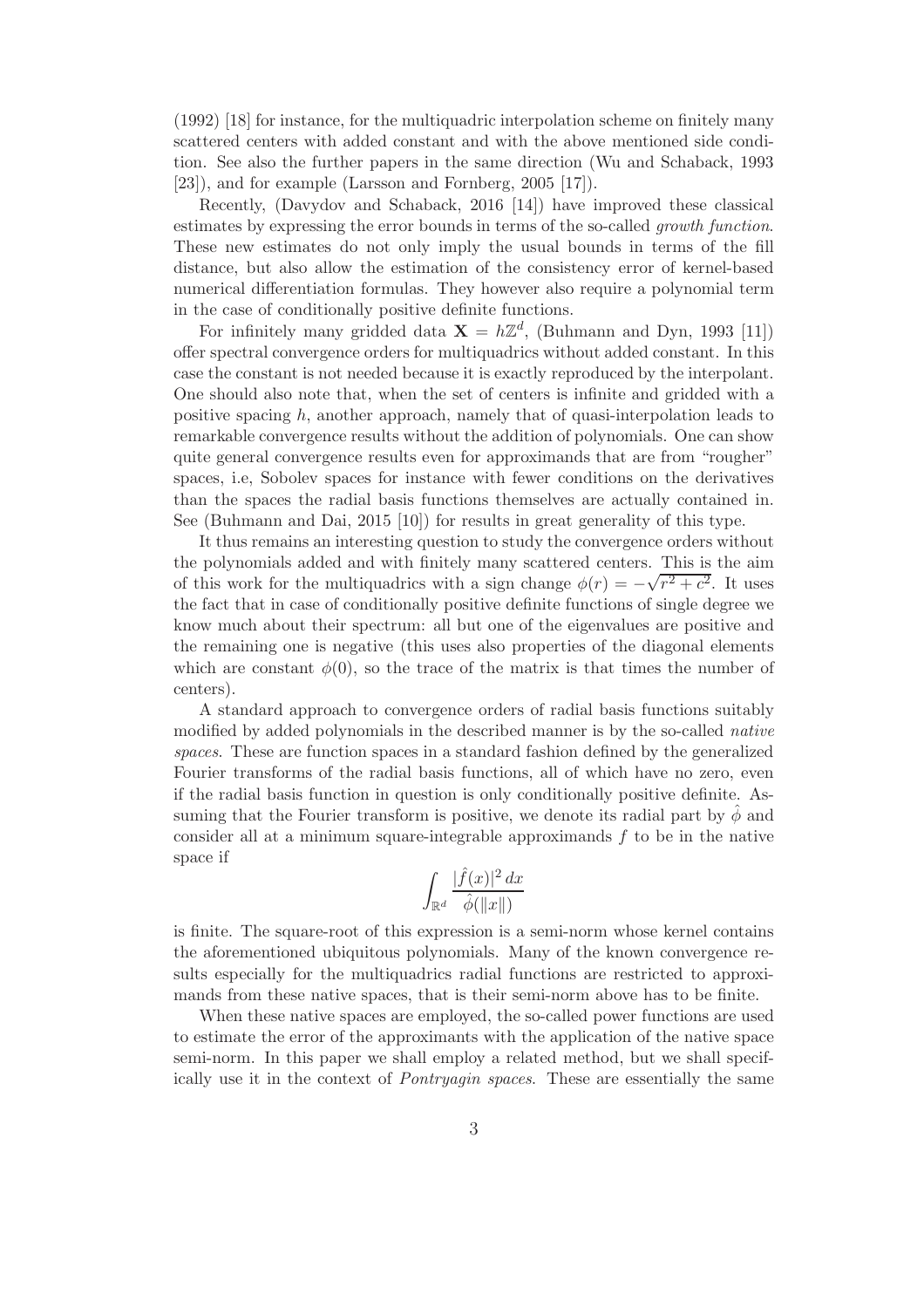as the most often used native spaces, except that their inner products are not just semi-inner products (that is, still non-negative), but that they are actually indefinite inner products. Concretely a Pontryagin space is a vector space with an indefinite inner product such that the maximum of the dimensions of the subspaces, where the inner product is negative for all nonzero elements, is finite. As a consequence of the aforementioned property of the interpolation matrix with a single negative eigenvalue, this is just what we need here as already noticed by (Berschneider and zu Castell, 2008 [5]), see also (Berschneider, zu Castell and Schrödl,  $2012 [6]$ .

The crucial idea (see Lemma 2) is that the critical point of the quadratic function

$$
Q(w) = K(\mathbf{z}, \mathbf{z}) - 2\sum_{i=1}^{N} w_i K(\mathbf{z}, \mathbf{x}_i) + \sum_{i,j=1}^{N} w_i w_j K(\mathbf{x}_i, \mathbf{x}_j), \quad w \in \mathbb{R}^{N},
$$

which delivers the 'weights' associated with the kernel interpolant, coincides with the minimum of an auxiliary convex function related to a modified kernel that allows the application of the standard estimates.

The paper is organized as follows. After introducing the problem setting in Section 2 we study the properties of the quadratic function Q in Section 3 and deduce the error bounds in terms of the growth functions in Section 4 by using the results of Davydov and Schaback [14]. Finally, Section 5 is devoted to the investigation of the structure of the Pontryagin native space  $P$  and its relation to the classical semi-Hilbert native space  $\mathcal{H}$ . Note that it turns out that  $\mathcal{H}$  is a subspace of  $P$  with co-dimension one, in particular  $P$  contains constants.

## 2 Preliminaries

Let  $K : \Omega^2 \to \mathbb{R}$  be a continuous symmetric kernel,  $\Omega$  the closure of a domain in  $\mathbb{R}^d$ , where we define  $\Omega^2 := \Omega \times \Omega$ . Let, furthermore,  $\mathbf{X} = {\mathbf{x}_1, \dots, \mathbf{x}_N} \subset \Omega$  be a finite set of points such that the kernel matrix

$$
K_{\mathbf{X}} := [K(\mathbf{x}_i, \mathbf{x}_j)]_{i,j=1}^N
$$

is nonsingular. Then for any data vector  $f = [f_1, \ldots, f_N]^T \in \mathbb{R}^N$ , the coefficients  $a_i$  of the K-interpolant

$$
r_{\mathbf{X},K,f} = \sum_{j=1}^{N} a_j K(\cdot, \mathbf{x}_j) \in \mathcal{K}_{\mathbf{X}} := \text{span}\{K(\cdot, \mathbf{x}_j) : j = 1, \dots, N\}
$$

are uniquely determined from the interpolation conditions

$$
r_{\mathbf{X},K,f}(\mathbf{x}_i) = f_i, \quad i = 1,\ldots,N.
$$

This can be more easily expressed in the so-called Lagrange form. Indeed, let  $u_1, \ldots, u_N \in \mathcal{K}_{\mathbf{X}}$  be the Lagrange basis functions satisfying

$$
u_i(\mathbf{x}_j) = \delta_{ij}, \qquad \forall \ 1 \leq i, j \leq N,
$$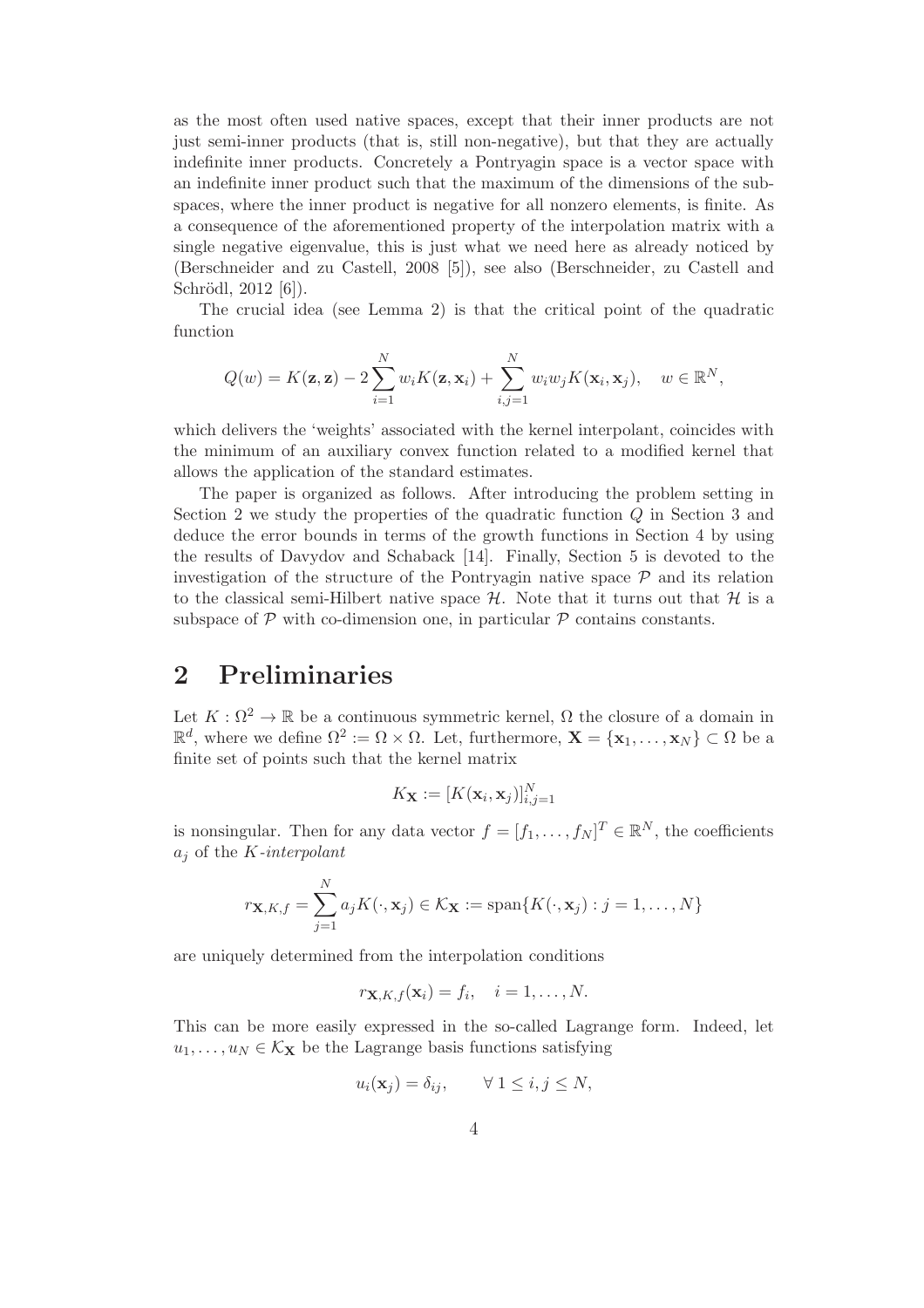where  $\delta_{ij}$  is the Kronecker symbol. Clearly, in that case

$$
r_{\mathbf{X},K,f}(\mathbf{x}) = \sum_{j=1}^{N} f_j u_j(\mathbf{x}), \quad \mathbf{x} \in \mathbb{R}^d.
$$

We begin with

**Lemma 1.** Let  $\mathbf{z} \in \Omega \setminus \mathbf{X}$ . The vector  $w^* = [u_1(\mathbf{z}), \ldots, u_N(\mathbf{z})]^T$  is a critical point of the quadratic function

$$
Q(w) = K(\mathbf{z}, \mathbf{z}) - 2w^T k_{\mathbf{z}} + w^T K_X w, \quad w \in \mathbb{R}^N,
$$

where

$$
k_{\mathbf{z}} := [K(\mathbf{z}, \mathbf{x}_1), \dots, K(\mathbf{z}, \mathbf{x}_N)]^T.
$$

Proof. This is a classical result which follows from the gradient of Q being zero at the vector  $w^*$ .  $\Box$ 

Recall that the kernel K is said to be *positive (semi-)definite* on  $\Omega$  if the matrix  $K_{\mathbf{X}}$  is positive (semi-)definite for any finite set  $\mathbf{X} \subset \Omega$ . Furthermore, K is conditionally positive definite on  $\Omega$  with respect to a subspace  $\mathcal{Q} \subset C(\Omega)$  if for any  $\mathbf{X} \subset \Omega$ 

$$
w^T K_{\mathbf{X}} w > 0
$$

for all  $w \in \mathbb{R}^N$ ,  $w \neq 0$ , such that

$$
\sum_{i=1}^{N} w_i q(\mathbf{x}_i) = 0 \qquad \forall q \in \mathcal{Q}.
$$

In the case when  $\mathcal{Q} = \Pi_k^d$ , the linear space of polynomials of (total) order at most  $k$  in  $d$  unknowns,  $K$  is said to be *conditionally positive definite of order*  $k$ . In particular,  $K$  is said to be conditionally positive definite of order one if it is conditionally positive definite with respect to the space  $\Pi_1^d$  consisting of all constant functions.

In this paper we assume that

For any non-empty finite set  $X \subset \Omega$ , the matrix  $K_X$  has exactly one negative eigenvalue (counted with multiplicities), and all other eigenvalues are positive. (1)

This implies in particular that  $K_{\mathbf{X}}$  is non-singular and  $K(\mathbf{x}, \mathbf{x}) < 0$  for all  $\mathbf{x} \in \Omega$ since  $K(\mathbf{x}, \mathbf{x})$  is the only eigenvalue of the matrix  $K_{\{\mathbf{x}\}}$ . By [5, Theorem 2] and the proof of [22, Theorem 8.5], we see that (1) is equivalent to the condition

K is conditionally positive definite with respect to a onedimensional subspace of  $C(\Omega)$ , and  $K(\mathbf{x}, \mathbf{x}) < 0$  for all  $\mathbf{x} \in \Omega$ . (2)

An example of a kernel satisfying (1) for  $\Omega = \mathbb{R}^d$  is the aforementioned classical multiquadrics  $K(\mathbf{x}, \mathbf{y}) = -\sqrt{\|\mathbf{x} - \mathbf{y}\|^2 + c^2}, c \neq 0$ . Moreover, further examples are given according to [19] by the kernels of the form  $K(\mathbf{x}, \mathbf{y}) = -g(||\mathbf{x} - \mathbf{y}||^2)$ ,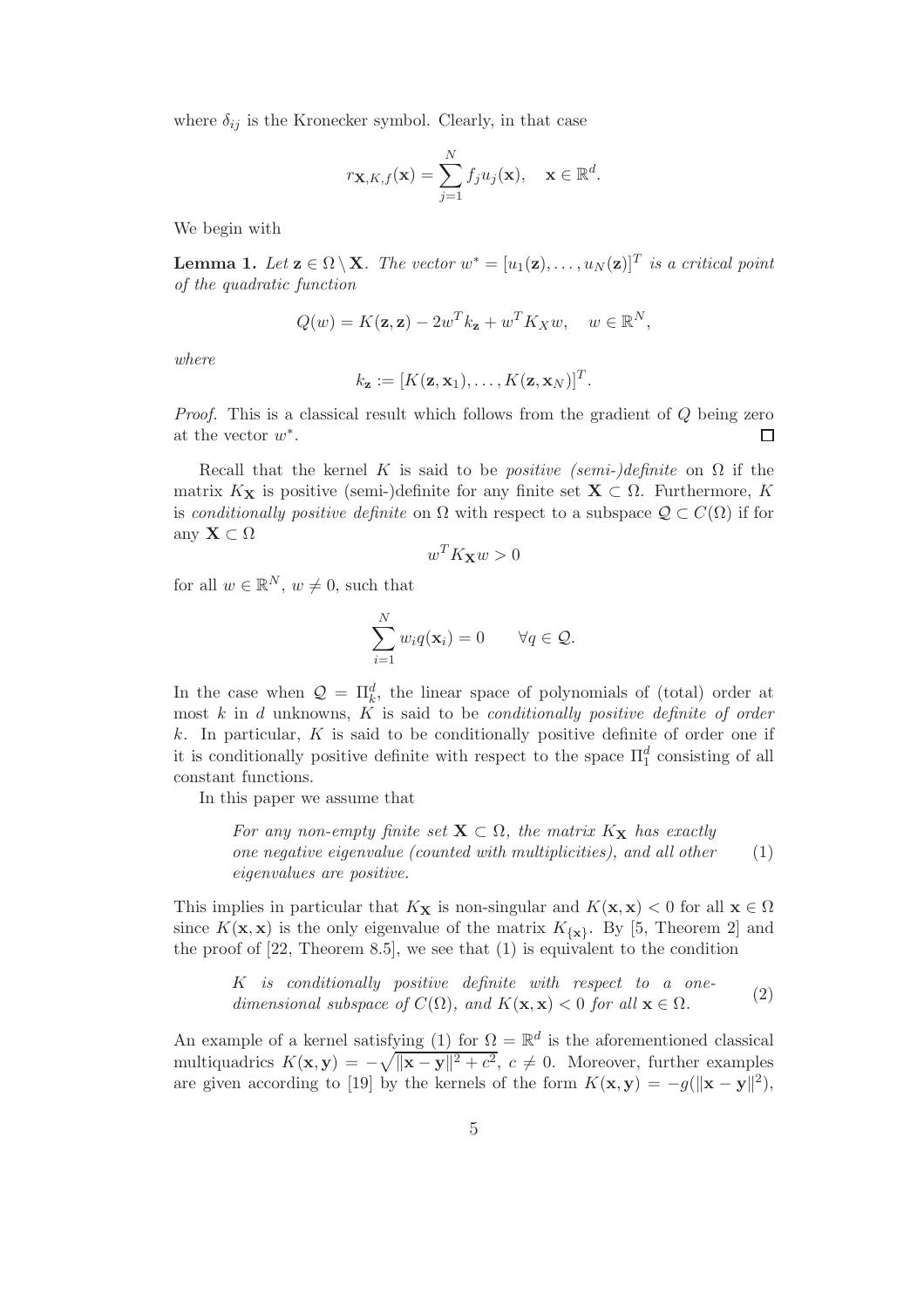where  $g \in C^{\infty}([0,\infty))$  is any function such that  $g'$  is completely monotonic but not constant and  $g(0) > 0$ , see e.g. [9, Theorem 2.2]. These kernels are conditionally positive definite of order one.

Any kernel  $K$  satisfying  $(1)$  is the reproducing kernel of a Pontryagin space P of functions on  $\Omega$ , see [1, 5]. The space P can be described as follows. Let  $\mathbf{X} = {\mathbf{x}_1, \dots, \mathbf{x}_N}$  be a fixed subset of  $\Omega$ , and let  $\lambda_1, \dots, \lambda_N$  and  $v_1, \dots, v_N$  be the eigenvalues and (real) unit (normalized) eigenvectors of  $K_{\mathbf{X}}$ , respectively. We assume without loss of generality that  $\lambda_i > 0$ ,  $i = 1, \ldots, N-1$ , and  $\lambda_N < 0$ . Then for

$$
\psi(\mathbf{x}) := v_N^T k_\mathbf{x} = \sum_{j=1}^N v_{N,j} K(\mathbf{x}, \mathbf{x}_j)
$$

we have

$$
(\psi, \psi)_{\mathcal{P}} = v_N^T K_{\mathbf{X}} v_N = v_N^T \lambda_N v_N = \lambda_N < 0,
$$

and hence span $\{\psi\}$  is a so-called *maximal negative subspace* of  $\mathcal{P}$ . This implies that the kernel

$$
K^{\psi}(\mathbf{x}, \mathbf{y}) := K(\mathbf{x}, \mathbf{y}) - \frac{1}{\lambda_N} \psi(\mathbf{x}) \psi(\mathbf{y})
$$
\n(3)

is positive semi-definite, see e.g. the proof of [1, Theorem 3.2]. Thus,  $K^{\psi}$  is the reproducing kernel of a Hilbert space  $\mathcal{H}^{\psi}$ . Then

$$
\mathcal{P} = \mathcal{H}^{\psi} \oplus^{\perp} \text{span}\{\psi\},\tag{4}
$$

where  $\bigoplus$ <sup>⊥</sup> denotes the orthogonal direct sum, with

$$
(f + \alpha \psi, g + \beta \psi)_{\mathcal{P}} = (f, g)_{\mathcal{H}^{\psi}} + \lambda_N \alpha \beta, \qquad f, g \in \mathcal{H}^{\psi}, \quad \alpha, \beta \in \mathbb{R}.
$$
 (5)

Although the splitting (4) is dependent on the choice of  $\mathbf{X} \subset \mathbb{R}^d$ , the space  $\mathcal{P}$  is not, see [1]. We call it the *Pontryagin native space* of the kernel K.

Note that

$$
\mathcal{H}_0^{\psi} := \text{span}\{K^{\psi}(\cdot, \mathbf{x}) : \mathbf{x} \in \Omega\}
$$

is dense in  $\mathcal{H}^{\psi}$ , with the inner product on  $\mathcal{H}_0^{\psi}$  $_{0}^{\psi}$  defined by the usual formula

$$
\left(\sum_{i=1}^n \alpha_i K^{\psi}(\cdot, \mathbf{y}_i), \sum_{j=1}^m \beta_j K^{\psi}(\cdot, \mathbf{z}_j)\right)_{\mathcal{H}^{\psi}} = \sum_{i=1}^n \sum_{j=1}^m \alpha_i \beta_j K^{\psi}(\mathbf{y}_i, \mathbf{z}_j), \qquad \mathbf{y}_i, \mathbf{z}_j \in \Omega,
$$

and

$$
\mathcal{P}_0 := \text{span}\{K(\cdot, \mathbf{x}) : \mathbf{x} \in \Omega\}
$$

is dense in P, and the indefinite inner product  $(\cdot, \cdot)$  is given on  $\mathcal{P}_0$  by the form

$$
\left(\sum_{i=1}^n \alpha_i K(\cdot, \mathbf{y}_i), \sum_{j=1}^m \beta_j K(\cdot, \mathbf{z}_j)\right)_{\mathcal{P}} = \sum_{i=1}^n \sum_{j=1}^m \alpha_i \beta_j K(\mathbf{y}_i, \mathbf{z}_j), \qquad \mathbf{y}_i, \mathbf{z}_j \in \Omega.
$$

The density of  $P_0$  in  $P$  implies by [8, Theorem B.1] that the Pontryagin native space  $\mathcal P$  is dense in the space of continuous functions  $C(\Omega)$  with the usual maximum norm as soon as  $\Omega$  is compact and  $K(\mathbf{x}, \mathbf{y}) = -g(||\mathbf{x} - \mathbf{y}||^2)$ , with  $g \in C^{\infty}([0,\infty))$  such that  $g(0) \geq 0$  and  $g'$  is strictly completely monotonic.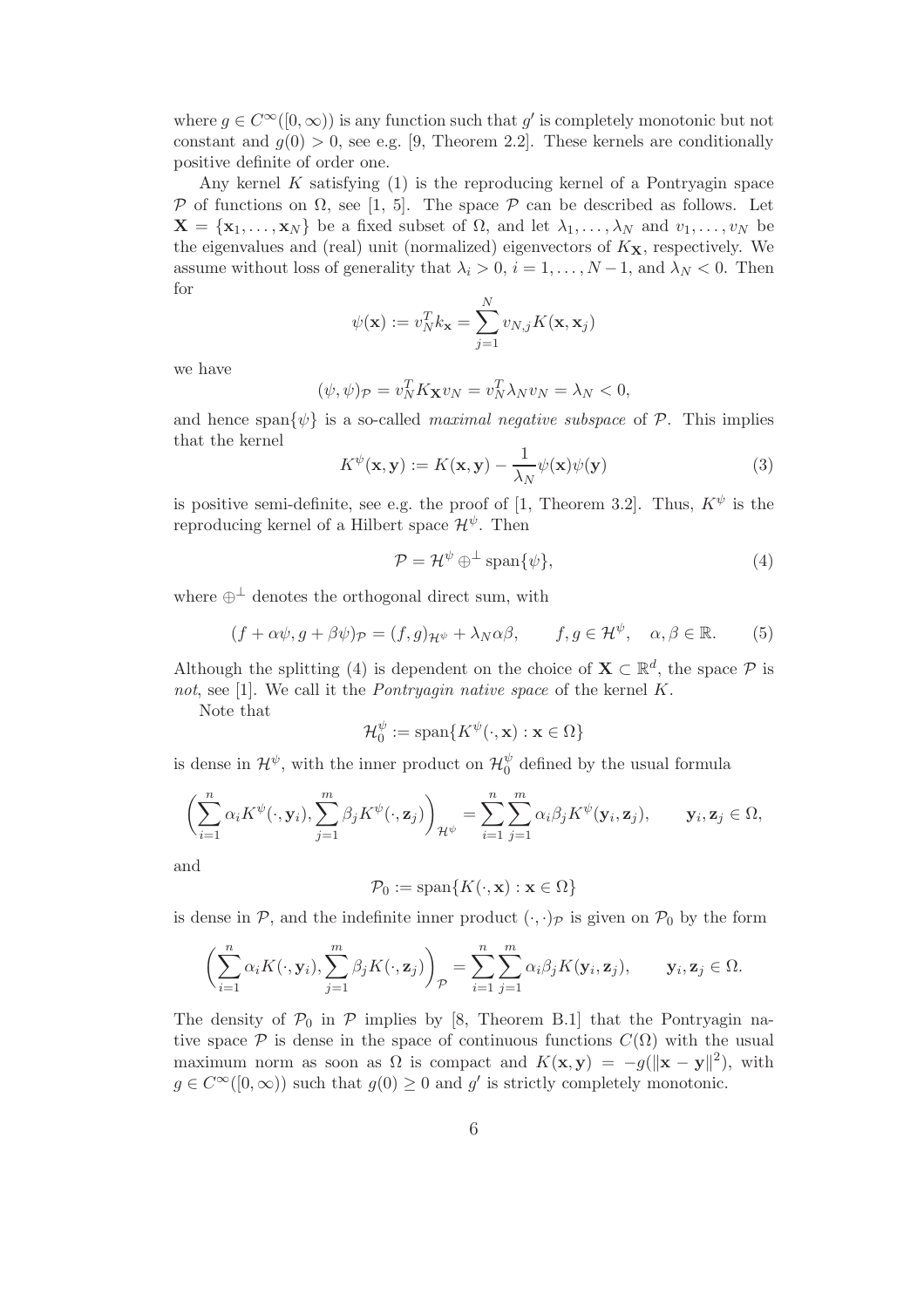In the case  $\mathbf{X} = \{\boldsymbol{\xi}\}\$ for a single point  $\boldsymbol{\xi} \in \Omega$ , we have  $N = 1$ ,  $\lambda_N = K(\boldsymbol{\xi}, \boldsymbol{\xi}) < 0$ and  $\psi(\mathbf{x}) = K(\mathbf{x}, \boldsymbol{\xi})$ . Hence span  $\{K(\cdot, \boldsymbol{\xi})\}$  is a maximal negative subspace of  $\mathcal{P}$ , and by  $[5,$  Theorem 2 we arrive at another condition equivalent to  $(1)$  and  $(2)$ , namely

For some  $\xi \in \Omega$ , K is conditionally positive definite with respect to span  $\{K(\cdot,\xi)\}\$ , and  $K(\mathbf{x},\mathbf{x}) < 0$  for all  $\mathbf{x} \in \Omega$ . (6)

## 3 Critical point of Q

We define the auxiliary kernels

$$
K^{\psi,c}(\mathbf{x}, \mathbf{y}) := K(\mathbf{x}, \mathbf{y}) - \frac{c}{\lambda_N} \psi(\mathbf{x}) \psi(\mathbf{y}), \quad c > 1,
$$
 (7)

and, for a fixed  $z \in \Omega \setminus X$ , the quadratic functions

$$
Q^{\psi,c}(w) = K^{\psi,c}(\mathbf{z}, \mathbf{z}) - 2w^T k_{\mathbf{z}}^{\psi,c} + w^T K_X^{\psi,c} w,
$$

with

$$
K_{\mathbf{X}}^{\psi,c} := [K^{\psi,c}(\mathbf{x}_i,\mathbf{x}_j)]_{i,j=1}^N, \quad k_{\mathbf{z}}^{\psi,c} := [K^{\psi,c}(\mathbf{z},\mathbf{x}_1),\ldots,K^{\psi,c}(\mathbf{z},\mathbf{x}_N)]^T.
$$

We are now ready to formulate and prove the following key lemma.

**Lemma 2.** The kernel  $K^{\psi,c}$  is positive definite for any  $c > 1$ . Moreover,

$$
Q^{\psi,c}(w) \ge Q^{\psi,c}(w^*), \qquad w \in \mathbb{R}^N,
$$

where  $w^*$  is the critical point of  $Q(w)$  defined in Lemma 1.

*Proof.* To show the first statement, we first notice that  $K^{\psi,c}$  is positive semidefinite as the sum of two positive semi-definite kernels  $K^{\psi}$  and  $-\frac{c-1}{\lambda_N}$  $\frac{z-1}{\lambda_N}\psi(x)\psi(y).$ Therefore we only need to prove that  $K^{\psi,c}_{\mathbf{Y}}$  is nonsingular for any finite set  $\mathbf{Y} =$  $\{y_1, \ldots, y_M\} \subset \Omega$ . Assume that  $K_Y^{\psi,c} v = 0$  for some  $v \in \mathbb{R}^M$ . Then

$$
0=v^TK_{\mathbf{Y}}^{\psi,c}v=v^TK_{\mathbf{Y}}^{\psi}v-\frac{c-1}{\lambda_N}\biggl(\sum_{j=1}^Mv_j\psi(y_j)\biggr)^2\geq-\frac{c-1}{\lambda_N}\biggl(\sum_{j=1}^Mv_j\psi(y_j)\biggr)^2,
$$

which implies

$$
\sum_{j=1}^{M} v_j \psi(y_j) = 0.
$$

Hence

$$
K_{\mathbf{Y}}v = K_{\mathbf{Y}}^{\psi,c}v + \frac{c}{\lambda_N}[\psi(\mathbf{y}_1),\ldots,\psi(\mathbf{y}_M)]^T \sum_{j=1}^M v_j \psi(y_j) = 0,
$$

and since  $K_Y$  is nonsingular in view of (1), it follows that  $v = 0$ .

Furthermore, let

$$
D := \mathrm{diag}(\lambda_1, \dots, \lambda_N) = V K_{\mathbf{X}} V^T,
$$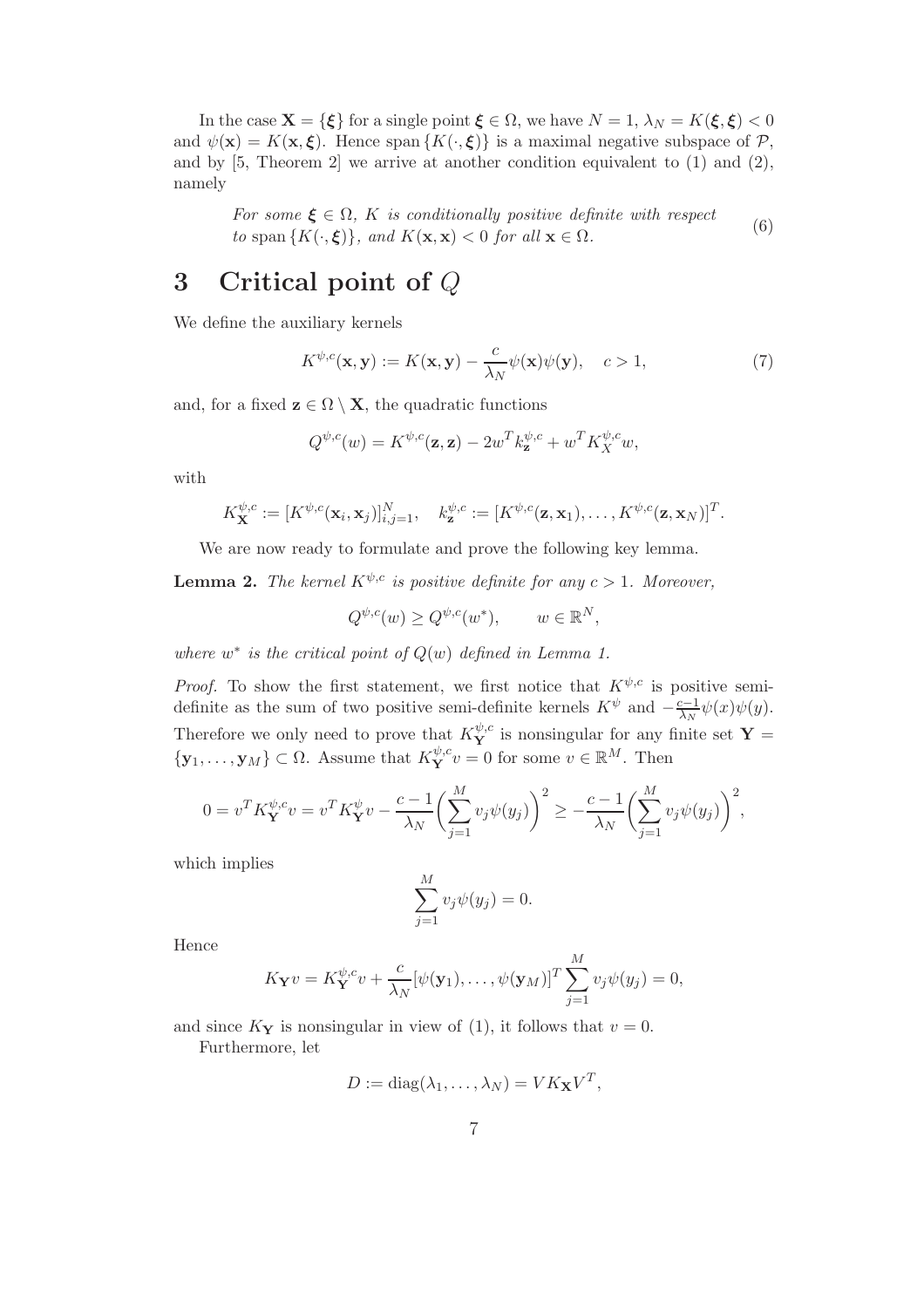where  $V := [v_1, \ldots, v_N]^T$ . Then

$$
Q(w) = K(\mathbf{z}, \mathbf{z}) - 2\overline{w}^T a + \overline{w}^T D \overline{w}, \qquad a := V k_{\mathbf{z}}, \quad \overline{w} := V w.
$$

Hence

$$
Q(w) = K(\mathbf{z}, \mathbf{z}) - 2 \sum_{i=1}^{N} a_i \bar{w}_i + \sum_{i=1}^{N} \lambda_i \bar{w}_i^2
$$
  
=  $K(\mathbf{z}, \mathbf{z}) - \sum_{i=1}^{N} \frac{a_i^2}{\lambda_i} + \sum_{i=1}^{N} \lambda_i (\bar{w}_i - \frac{a_i}{\lambda_i})^2$ ,

with

$$
a_i = v_i^T k_{\mathbf{z}} = \sum_{j=1}^N v_{ij} K(\mathbf{z}, \mathbf{x}_j).
$$

In particular,

$$
a_N = \psi(\mathbf{z}).
$$

This shows that the (only) critical point  $w^* = V^T \bar{w}^*$  of Q satisfies

$$
\bar{w}_i^* = \frac{a_i}{\lambda_i}, \quad i = 1, \dots, N.
$$

Therefore,  $w^*$  is also a critical point and indeed the minimum of the strictly convex quadratic function

$$
\overline{Q}(w) = Q(w) - c\lambda_N \left(\overline{w}_N - \frac{a_N}{\lambda_N}\right)^2.
$$

We now show that  $\overline{Q}(w)$  coincides with  $Q^{\psi,c}(w)$ . Indeed,

$$
v_N = \lambda_N^{-1} K_{\mathbf{X}} v_N = \lambda_N^{-1} [\psi(\mathbf{x}_1), \dots, \psi(\mathbf{x}_N)]^T,
$$

and hence

$$
v_N v_N^T = \lambda_N^{-2} [\psi(\mathbf{x}_i) \psi(\mathbf{x}_j)]_{i,j=1}^N.
$$

Thus,

$$
\begin{split}\n\bar{Q}(w) &= Q(w) - c \Big( \frac{a_N^2}{\lambda_N} - 2a_N \bar{w}_N + \lambda_N \bar{w}_N^2 \Big) \\
&= Q(w) - c \Big( \frac{\psi(\mathbf{z})^2}{\lambda_N} - 2\psi(\mathbf{z})w^T v_N + \lambda_N w^T v_N v_N^T w \Big) \\
&= Q(w) - \frac{c}{\lambda_N} \Big( \psi(\mathbf{z})^2 - 2w^T \psi(\mathbf{z}) [\psi(\mathbf{x}_1), \dots, \psi(\mathbf{x}_N)]^T + w^T [\psi(\mathbf{x}_i) \psi(\mathbf{x}_j)]_{i,j=1}^N w \Big) \\
&= Q^{\psi, c}(w).\n\end{split}
$$

This completes the proof of the second statement of the lemma.

 $\Box$ 

This leads to an error bound in terms of  $Q^{\psi,c}(w^*)$ .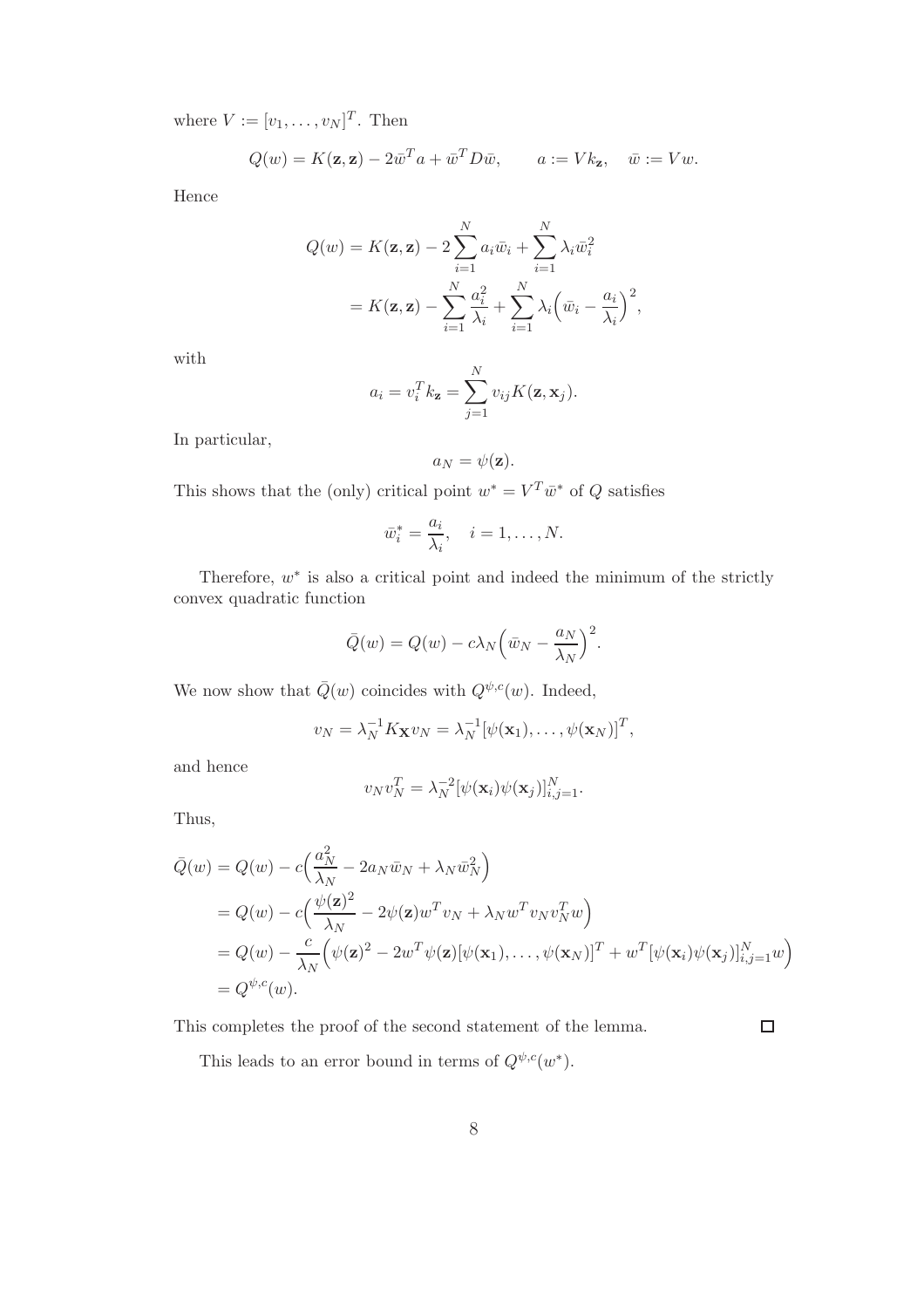**Lemma 3.** Let  $f \in \mathcal{P}$ . Then for any  $c > 1$ 

$$
|f(\mathbf{z}) - r_{\mathbf{X},K,f}(\mathbf{z})|^2 \leq Q^{\psi,c}(w^*) \Big( (f,f)_{\mathcal{P}} + \frac{1}{|\lambda_N|} \sum_{j=1}^N |f(\mathbf{x}_j)|^2 \Big).
$$

Proof. Let

$$
f = f^+ + \gamma \psi
$$
,  $f^+ \in \mathcal{H}^{\psi}$ ,  $\gamma \in \mathbb{R}$ .

Then

$$
\gamma = \frac{(f, \psi)_{\mathcal{P}}}{(\psi, \psi)_{\mathcal{P}}} = \lambda_N^{-1} \sum_{j=1}^N v_{N,j}(f, K(\cdot, \mathbf{x}_j))_{\mathcal{P}} = \lambda_N^{-1} \sum_{j=1}^N v_{N,j} f(\mathbf{x}_j),
$$

and hence

$$
(f, f)\mathbf{p} = (f^+, f^+) \mathbf{p} + \gamma^2 (\psi, \psi) \mathbf{p} = ||f^+||^2_{\mathcal{H}^{\psi}} + \lambda_N^{-1} \Big( \sum_{j=1}^N v_{N,j} f(\mathbf{x}_j) \Big)^2,
$$

which implies by the normalization of the eigenvector

$$
||f^+||_{\mathcal{H}^{\psi}}^2 \le (f, f)\mathcal{P} - \lambda_N^{-1} \sum_{j=1}^N |f(\mathbf{x}_j)|^2 = (f, f)\mathcal{P} + \frac{1}{|\lambda_N|} \sum_{j=1}^N |f(\mathbf{x}_j)|^2. \tag{8}
$$

Since  $\psi \in \mathcal{K}_{\mathbf{X}}$ , we have  $r_{\mathbf{X},K,\psi}(\mathbf{z}) = \psi(\mathbf{z})$ . Hence by Lemmas 1 and 2,

$$
f(\mathbf{z}) - r_{\mathbf{X},K,f}(\mathbf{z}) = f^{+}(\mathbf{z}) - \sum_{j=1}^{N} f_{j}^{+} u_{j}(\mathbf{z})
$$
  
=  $f^{+}(\mathbf{z}) - \sum_{j=1}^{N} f_{j}^{+} w_{j}^{*}$   
=  $f^{+}(\mathbf{z}) - r_{\mathbf{X},K}\psi, c, f^{+}(\mathbf{z}),$ 

for any  $c > 1$ . By the standard estimate for the kernel interpolation error in terms of the power function, see e.g. [22, Theorem 11.4], we obtain

$$
|f^+(\mathbf{z}) - r_{\mathbf{X}, K^{\psi,c}, f^+}(\mathbf{z})| \le \sqrt{Q^{\psi,c}(w^*)} \|f^+\|_{\mathcal{H}^{\psi,c}},\tag{9}
$$

where  $\mathcal{H}^{\psi,c}$  is the native space of the kernel  $K^{\psi,c}$ , that is the Hilbert space of continuous functions on  $\Omega$ , for which  $K^{\psi,c}$  is the reproducing kernel. Since  $K^{\psi,c}$  −  $K^{\psi}$  is a positive semi-definite kernel, we have

$$
||f^+||_{\mathcal{H}^{\psi,c}} \leq ||f^+||_{\mathcal{H}^{\psi}},
$$

see [2, Section 7], and the lemma follows from (9) and (8).

 $\Box$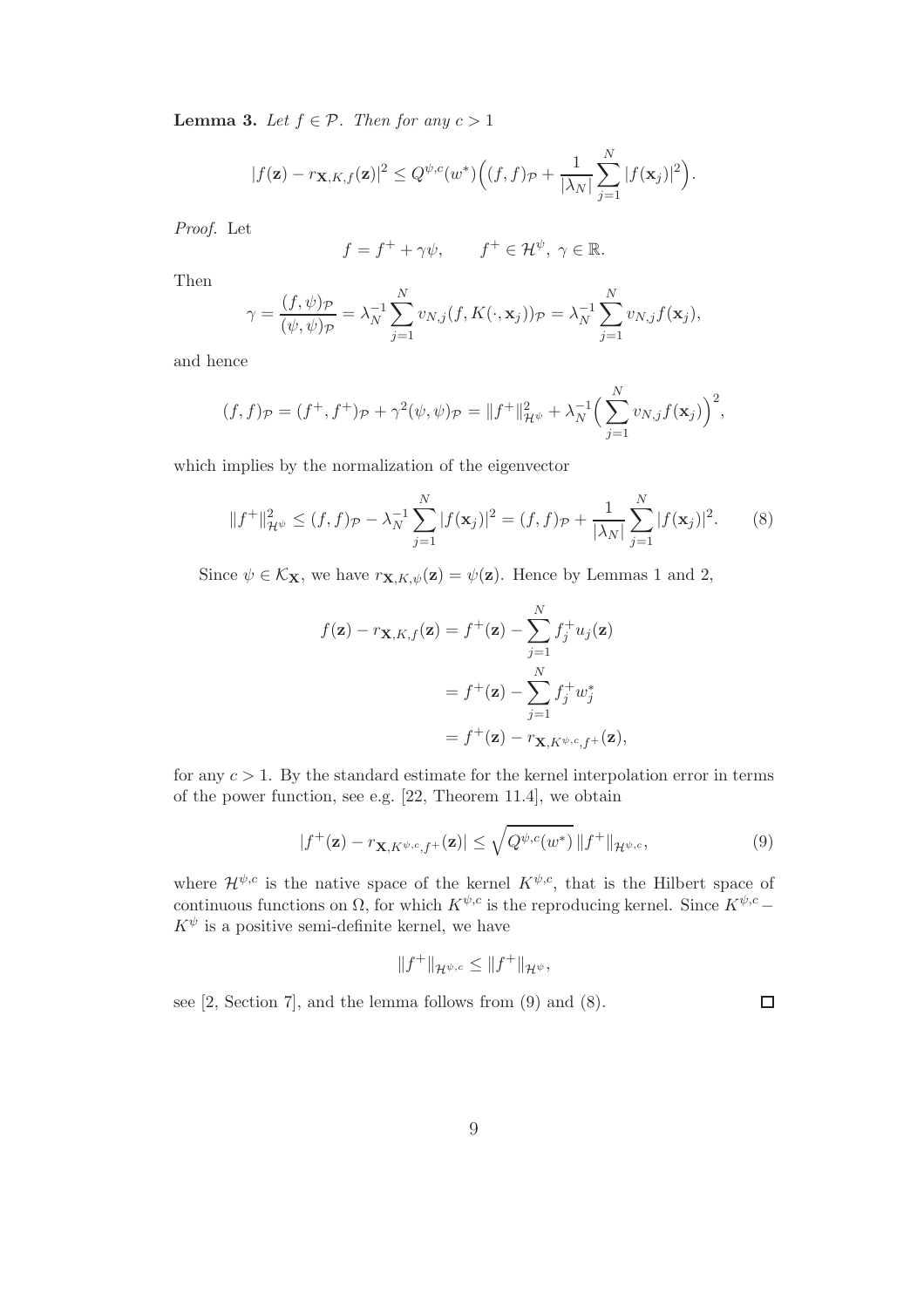## 4 Error bounds

We now prove a bound on  $Q^{\psi,c}(w^*)$  in terms of the growth function  $\rho_q(\mathbf{x}, \mathbf{X})$ defined by

$$
\rho_q(\mathbf{z}, \mathbf{X}) = \sup \left\{ p(\mathbf{z}) : p \in \Pi_q^d, \ |p(\mathbf{x}_i)| \le ||\mathbf{x}_i - \mathbf{z}||_2^q, \ i = 1, \dots, N \right\},\tag{10}
$$

see [13, 3, 14]. We will use the following notation for the partial derivatives of the kernel  $K$  distinguishing its both  $d$ -dimensional arguments:

$$
\partial^{\alpha,\beta}K(\mathbf{x},\mathbf{y}) := \frac{\partial^{|\alpha|}}{\partial \mathbf{x}^{\alpha}} \left(\frac{\partial^{|\beta|}}{\partial \mathbf{y}^{\beta}}K(\mathbf{x},\mathbf{y})\right),
$$

where

$$
\partial^{\alpha} := \frac{\partial^{|\alpha|}}{\partial \mathbf{x}^{\alpha}} = \frac{\partial^{|\alpha|}}{\partial x_1^{\alpha_1} \cdots \partial x_d^{\alpha_d}}, \qquad |\alpha| = \alpha_1 + \cdots + \alpha_d, \quad \alpha \in \mathbb{Z}_+^d,
$$

as well as the usual abbreviations

$$
\alpha! = \alpha_1! \cdots \alpha_d!, \qquad {\binom{|\alpha|}{\alpha}} := \frac{|\alpha|}{\alpha!}.
$$

**Lemma 4.** Assume that  $S_{\mathbf{z},\mathbf{X}} := \bigcup_{i=1}^{N} [\mathbf{z}, \mathbf{x}_i] \subset \Omega$ . Let  $q \ge 1$  be such that

$$
\partial^{\alpha,\beta} K \in C(\Omega^2), \quad \text{for all} \quad |\alpha|, |\beta| \le q. \tag{11}
$$

Then for any  $c > 1$ ,

$$
Q^{\psi,c}(w^*) \le \rho_q^2(\mathbf{z}, \mathbf{X}) \frac{1}{(q!)^2} \Big( M_q(K) + \frac{Nc}{|\lambda_N|} \mu_q(K) \Big), \tag{12}
$$

where

$$
M_q(K) := \left(\sum_{|\alpha|, |\beta|=q} {q \choose \alpha} {q \choose \beta} ||\partial^{\alpha,\beta} K||^2_{C(\Omega^2)}\right)^{1/2},
$$
  

$$
\mu_q(K) := \sum_{|\alpha|=q} {q \choose \alpha} ||\partial^{\alpha,0} K||^2_{C(\Omega^2)}.
$$

Proof. In view of Lemma 2, we obtain by [14, Theorem 9],

$$
Q^{\psi,c}(w^*) \leq \rho_q^2(\mathbf{z}, \mathbf{X}) \, \frac{M_q(K^{\psi,c})}{(q!)^2}.
$$

Since

$$
\left| \partial^{\alpha,\beta} (\psi(\mathbf{x})\psi(\mathbf{y})) \right| = \Big| \sum_{i=1}^{N} v_{N,i} \partial^{\alpha,0} K(\mathbf{x}, \mathbf{x}_i) \sum_{j=1}^{N} v_{N,j} \partial^{\beta,0} K(\mathbf{y}, \mathbf{x}_j) \Big|
$$
  

$$
\leq \Big( \sum_{i=1}^{N} \Big( \partial^{\alpha,0} K(\mathbf{x}, \mathbf{x}_i) \Big)^2 \Big)^{1/2} \Big( \sum_{j=1}^{N} \Big( \partial^{\beta,0} K(\mathbf{y}, \mathbf{x}_j) \Big)^2 \Big)^{1/2}
$$
  

$$
\leq N \max_{1 \leq i \leq N} \Big| \partial^{\alpha,0} K(\mathbf{x}, \mathbf{x}_i) \Big| \max_{1 \leq i \leq N} \Big| \partial^{\beta,0} K(\mathbf{y}, \mathbf{x}_i) \Big|,
$$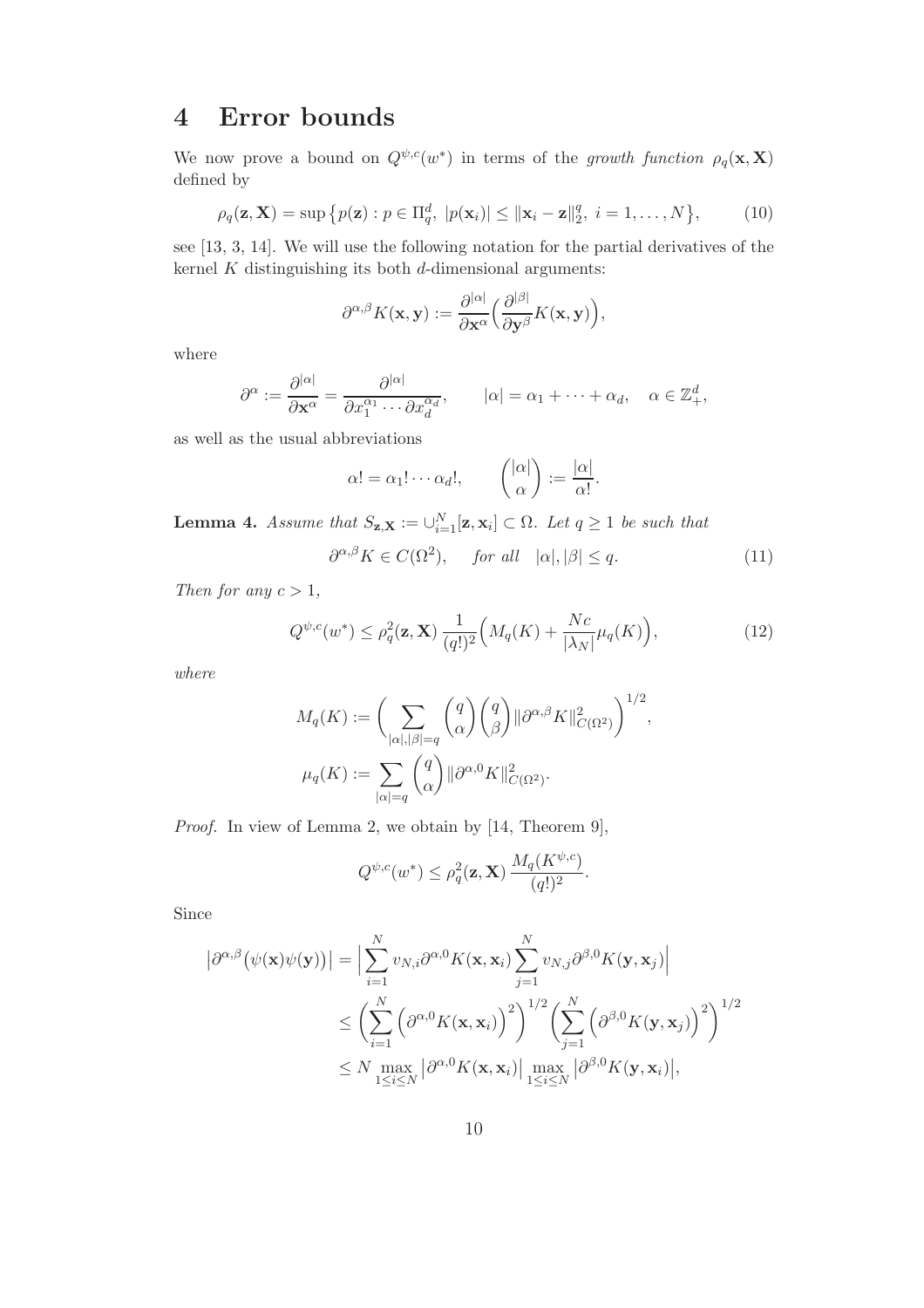it follows by the definition of  $K^{\psi,c}$  that

$$
\|\partial^{\alpha,\beta} K^{\psi,c}\|_{C(\Omega^2)} \le \|\partial^{\alpha,\beta} K\|_{C(\Omega^2)} + \frac{Nc}{|\lambda_N|} \|\partial^{\alpha,0} K\|_{C(\Omega^2)} \|\partial^{\beta,0} K\|_{C(\Omega^2)},
$$

which implies

$$
M_q(K^{\psi,c}) \le M_q(K) + \frac{Nc}{|\lambda_N|} \left( \sum_{|\alpha|, |\beta|=q} {q \choose \alpha} {q \choose \beta} ||\partial^{\alpha,0} K||^2_{C(\Omega^2)} ||\partial^{\beta,0} K||^2_{C(\Omega^2)} \right)^{1/2}
$$
  
=  $M_q(K) + \frac{Nc}{|\lambda_N|} \sum_{|\alpha|=q} {q \choose \alpha} ||\partial^{\alpha,0} K||^2_{C(\Omega^2)}.$ 

It follows from (1) with  $\mathbf{X} = \{x\}$  that  $K(\mathbf{x}, \mathbf{x})$  is negative for any  $\mathbf{x} \in \Omega$ .

**Lemma 5.** Assume that  $K(\mathbf{x}_i, \mathbf{x}_i) \leq \varkappa < 0$  for all  $i = 1, ..., N$ . Then  $|\lambda_N| \geq$  $N|\varkappa|$ .

*Proof.* Indeed, the trace of  $K_{\mathbf{X}}$  is less or equal to  $N \times < 0$ . Since  $\lambda_N$  is the only negative eigenvalue of  $K_{\mathbf{X}}$ , it follows that  $\lambda_N \leq -\sum_{i=1}^{N-1} \lambda_i + N \kappa \leq N \kappa$ .

Our main error bound now follows in the theorem

**Theorem 6.** Assume that  $K : \Omega^2 \to \mathbb{R}$  is a continuous symmetric kernel satisfying (1). We assume in addition that  $K(\mathbf{x}, \mathbf{x}) \leq -1$  for all  $\mathbf{x} \in \Omega$  and denote by  $P$  the native Pontryagin space of K. Let  $\mathbf{X} = \{x_1, \ldots, x_N\} \subset \Omega$  and  $\mathbf{z} \in \Omega$  be such that  $\cup_{i=1}^N [\mathbf{z}, \mathbf{x}_i] \subset \Omega$ . Then for any  $f \in \mathcal{P}$  and any  $q \ge 1$  such that  $\partial^{\alpha,\beta} K \in C(\Omega^2)$  for all  $|\alpha|, |\beta| \leq q$ ,

$$
|f(\mathbf{z}) - r_{\mathbf{X}, K, f}(\mathbf{z})| \le \rho_q(\mathbf{z}, \mathbf{X}) \tilde{M}_q(K) \left( (f, f)_{\mathcal{P}} + \frac{1}{N} \sum_{j=1}^N |f(\mathbf{x}_j)|^2 \right)^{1/2}, \qquad (13)
$$

where  $\tilde{M}_q(K) = (M_q(K) + \mu_q(K))^{1/2}/q!$ .

*Proof.* By combining Lemmas 3 and 4 we obtain for any  $c > 1$  the estimate that

$$
|f(\mathbf{z}) - r_{\mathbf{X},K,f}(\mathbf{z})| \le
$$
  

$$
\leq \rho_q(\mathbf{z}, \mathbf{X}) \frac{1}{q!} \Big( M_q(K) + \frac{Nc}{|\lambda_N|} \mu_q(K) \Big)^{1/2} \left( (f, f)_{\mathcal{P}} + \frac{1}{|\lambda_N|} \sum_{j=1}^N |f(\mathbf{x}_j)|^2 \right)^{1/2}.
$$

By letting  $c \to 1$  and using Lemma 5 with  $\varkappa = -1$ , we obtain (13).

It is easy to check that applying Lemmas 3–5 to a kernel  $K(\mathbf{x}, \mathbf{y})$  satisfying

$$
\varkappa = \sup_{\mathbf{x} \in \Omega} K(\mathbf{x}, \mathbf{x}) < 0 \tag{14}
$$

 $\Box$ 

results in exactly the same interpolation method and the same estimate as obtained from Theorem 6 for the kernel  $K'(\mathbf{x}, \mathbf{y}) := K(\mathbf{x}, \mathbf{y})/|\mathbf{x}|$ . Indeed, this follows from the fact that  $M_q(K') = M_q(K)/|\varkappa|$ ,  $\mu_q(K') = \mu_q(K)/|\varkappa|^2$  and  $(f,g)_{\mathcal{P}'} = |\varkappa|(f,g)_{\mathcal{P}}$ , where  $\mathcal{P}'$  is the native Pontryagin space of K'. Hence there is no loss of generality in assuming that  $K(\mathbf{x}, \mathbf{x}) \le -1$  rather than (14).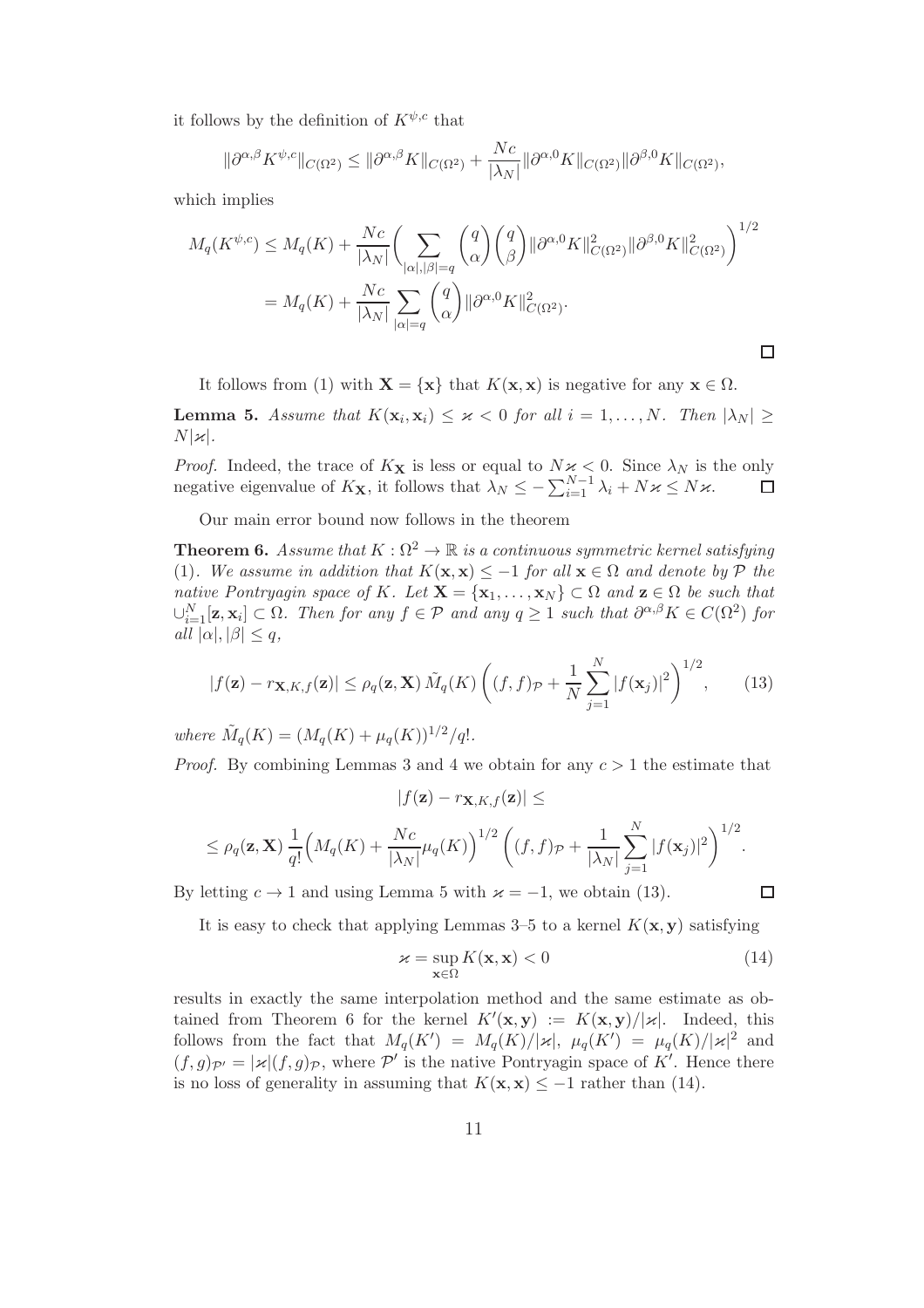#### 5 Relation between two types of native spaces

We now assume that the kernel  $K$  satisfies  $(1)$  and is conditionally positive definite of order one. We recall the standard construction of a semi-Hilbert reproducing kernel space  $\mathcal H$  usually referred to as the native space of such a kernel  $K$ , see e.g. [22, Section 10.3].

Fix a point  $\xi \in \Omega$  and consider the kernel

$$
K^{\xi}(\mathbf{x}, \mathbf{y}) := K(\mathbf{x}, \mathbf{y}) - K(\xi, \mathbf{y}) - K(\mathbf{x}, \xi) + K(\xi, \xi).
$$

It is easy to see that this kernel is positive definite as soon as  $K$  is conditionally positive definite of order one. The semi-Hilbert native space associated with K can be described as

$$
\mathcal{H}=\mathcal{H}^{\xi}\oplus^{\perp}\Pi_1^d,
$$

where  $\mathcal{H}^{\xi}$  is the reproducing kernel Hilbert space with kernel  $K^{\xi}$ , and the inner product of H is defined to be zero on the space of constants.As  $K^{\xi}(\xi, \mathbf{x}) = 0$ , it is clear that

$$
\mathcal{H}^{\xi} = \{ f \in \mathcal{H} : f(\xi) = 0 \}.
$$

For a fixed  $\xi$  we may also consider the kernel  $K^{\psi}$  defined by (3) in the special case of  $X = \{\xi\}$ . In this case  $N = 1$ , the only eigenvalue of  $K_X$  is  $\lambda_N = K(\xi, \xi)$ 0 in view of (1), and  $\psi(\mathbf{x}) = K(\mathbf{x}, \boldsymbol{\xi})$ , so that  $K^{\psi}$  becomes

$$
\tilde{K}^{\xi}(\mathbf{x}, \mathbf{y}) := K(\mathbf{x}, \mathbf{y}) - \frac{1}{K(\xi, \xi)} K(\mathbf{x}, \xi) K(\xi, \mathbf{y}).
$$

It follows from (4) that

$$
\mathcal{P} = \tilde{\mathcal{H}}^{\xi} \oplus^{\perp} \text{span}\{K(\cdot,\xi)\},
$$

where  $\tilde{\mathcal{H}}^{\xi} \subset \mathcal{P}$  is the Hilbert space for which  $\tilde{K}^{\xi}$  is the reproducing kernel. Since  $\tilde{K}^{\xi}(\xi, \mathbf{y}) = 0$  and  $K(\xi, \xi) \neq 0$ , it follows that

$$
\tilde{\mathcal{H}}^{\xi} = \{ f \in \mathcal{P} : f(\xi) = 0 \},
$$

which shows that  $\tilde{\mathcal{H}}^{\xi}$  plays for  $\mathcal{P}$  a role similar to the role  $\mathcal{H}^{\xi}$  plays for  $\mathcal{H}$ .

It turns out that  $\mathcal{H}^{\xi}$  is a subspace of  $\tilde{\mathcal{H}}^{\xi}$  of codimension one. Indeed, it is easy to see that

$$
\tilde{K}^{\xi}(\mathbf{x}, \mathbf{y}) - K^{\xi}(\mathbf{x}, \mathbf{y}) = -\frac{w_{\xi}(\mathbf{x})w_{\xi}(\mathbf{y})}{K(\xi, \xi)}, \qquad w_{\xi} := K(\cdot, \xi) - K(\xi, \xi).
$$

By [2, §3],  $\tilde{K}^{\xi} - K^{\xi}$  is the positive semi-definite reproducing kernel of the onedimensional Hilbert space span $\{w_{\xi}\}\$ , with the inner product

$$
(\alpha w_{\xi}, \beta w_{\xi}) = -K(\xi, \xi)\alpha\beta, \qquad \alpha, \beta \in \mathbb{R}.
$$

By [2, §6],  $\tilde{\mathcal{H}}^{\xi} = \mathcal{H}^{\xi} + \text{span}\{w_{\xi}\}\$ , and since  $\tilde{K}^{\xi} - K^{\xi} \neq 0$  it follows that this is an orthogonal direct sum, which proves the following lemma.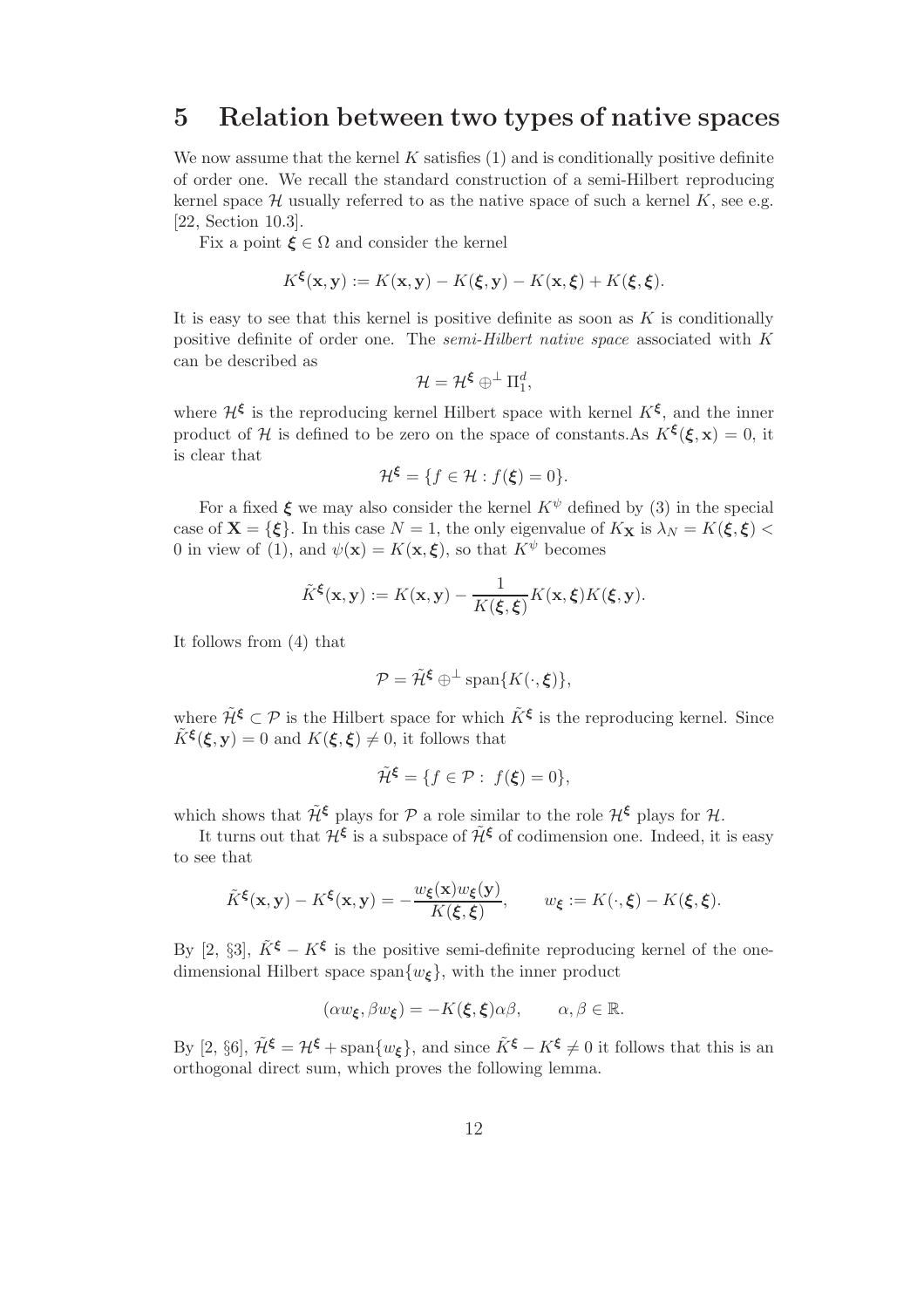Lemma 7. For any  $\xi \in \Omega$ ,

$$
\tilde{\mathcal{H}}^{\xi} = \mathcal{H}^{\xi} \oplus^{\perp} \text{span}\{w_{\xi}\},
$$

and

$$
(f + \alpha w_{\xi}, g + \beta w_{\xi})_{\mathcal{P}} = (f, g)_{\mathcal{H}} - \alpha \beta K(\xi, \xi), \qquad f, g \in \mathcal{H}^{\xi}, \quad \alpha, \beta \in \mathbb{R}.
$$

By (4) and (5) it now follows that

$$
\mathcal{P} = \mathcal{H}^{\xi} \oplus^{\perp} \text{span}\{w_{\xi}\} \oplus^{\perp} \text{span}\{K(\cdot,\xi)\},\tag{15}
$$

and for all  $f, g \in \mathcal{H}^{\xi}$  and  $\alpha, \beta, \gamma, \delta \in \mathbb{R}$ ,

$$
(f + \alpha w_{\xi} + \gamma K(\cdot, \xi), g + \beta w_{\xi} + \delta K(\cdot, \xi))_{\mathcal{P}} = (f, g)_{\mathcal{H}} - (\alpha \beta - \gamma \delta) K(\xi, \xi). \tag{16}
$$

We deduce the following result that clarifies the relation between  $\mathcal{P}$  and  $\mathcal{H}$ .

**Theorem 8.** Assume that the kernel K satisfies  $(1)$  and is conditionally positive definite of order one on  $\Omega$ . Then for any  $\xi \in \Omega$ ,

$$
\mathcal{P} = \mathcal{H} \oplus \text{span}\{K(\cdot,\xi)\},\tag{17}
$$

and for all  $f, g \in \mathcal{H}$  and  $\alpha, \beta \in \mathbb{R}$ ,

$$
(f + \alpha K(\cdot, \xi), g + \beta K(\cdot, \xi))\mathfrak{p} = (f, g)_{\mathcal{H}} + \beta f(\xi) + \alpha g(\xi) + \alpha \beta K(\xi, \xi). \tag{18}
$$

Proof. The first statement follows from (15) since

$$
\mathrm{span}\{w_{\xi}\}\oplus^{\perp}\mathrm{span}\{K(\cdot,\xi)\}=\Pi_1^d\oplus\mathrm{span}\{K(\cdot,\xi)\}
$$

and  $\mathcal{H} = \mathcal{H}^{\xi} \oplus \Pi_1^d$ . To prove (18) we recall that K is the reproducing kernel of P, which implies  $(f, K(\cdot, \xi))_{\mathcal{P}} = f(\xi), (g, K(\cdot, \xi))_{\mathcal{P}} = g(\xi)$  and  $(K(\cdot, \xi), K(\cdot, \xi))_{\mathcal{P}} = K(\xi, \xi)$ .  $K(\xi, \xi)$ .

Note that the direct sum in (17) is not orthogonal. We now summarize some further properties of  $H, \mathcal{P}$ .

**Proposition 9.**  $\Pi_1^d \subset \mathcal{H} \subset \mathcal{P}$ . Moreover,

$$
(f,g)\mathfrak{p} = (f,g)\mathfrak{p} \quad \text{for all} \quad f,g \in \mathcal{H},\tag{19}
$$

$$
(p,p)\mathbf{p} = 0 \qquad \qquad \text{for all} \quad p \in \Pi_1^d \tag{20}
$$

$$
\mathcal{H}^{\perp} = \Pi_1^d. \tag{21}
$$

Proof. The first statement and (19) are immediate consequences of Theorem 8, whereas  $(20)$  is a special case of  $(19)$ , or it can be obtained from  $(16)$  since

$$
1 = \alpha w_{\xi} - \alpha K(\cdot, \xi), \quad \text{with} \quad \alpha = -\frac{1}{K(\xi, \xi)}.
$$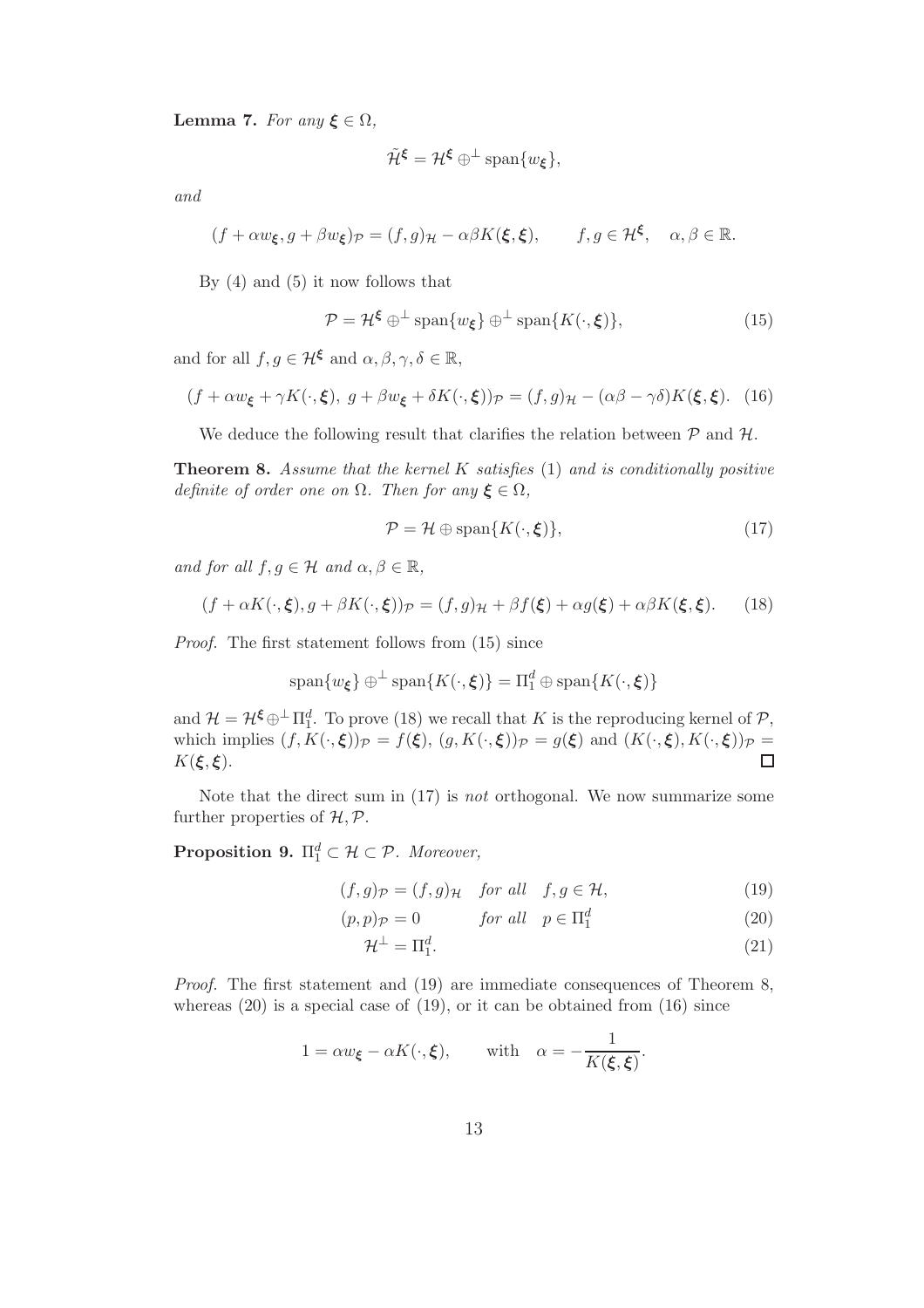Let  $f \in \mathcal{H} = \mathcal{H}^{\xi} \oplus^{\perp} \Pi_1^d$ . Then f has a unique representation

$$
f = f^{\xi} + \alpha w_{\xi} - \alpha K(\cdot, \xi)
$$
, for some  $f^{\xi} \in \mathcal{H}^{\xi}$ ,  $\alpha \in \mathbb{R}$ .

Hence, by (16), for any  $g = g^{\xi} + \beta w_{\xi} + \delta K(\cdot, \xi) \in \mathcal{P}$ , with  $g^{\xi} \in \mathcal{H}^{\xi}$ , we have

$$
(f,g)_{\mathcal{P}} = (f^{\xi}, g^{\xi})_{\mathcal{H}} - K(\xi, \xi) \alpha (\beta + \delta),
$$

and

$$
g \in \mathcal{H}^{\perp} := \{ g \in \mathcal{P} : (f, g)\mathcal{P} = 0, \quad \forall f \in \mathcal{H} \}
$$

 $\Box$ 

if and only if  $g^{\xi} = 0$  and  $\beta + \delta = 0$ , that is  $g = \delta K(\xi, \xi) \in \Pi_1^d$ .

In the terminology of the theory of indefinite inner product spaces, see [7], (21) implies that H is a *degenerate subspace* of P as its *isotropic part*  $\mathcal{H} \cap \mathcal{H}^{\perp} = \Pi_1^d$ is nontrivial. In particular, (17) cannot be replaced by an orthogonal direct sum with  $H$  as a factor.

In the case when K is translation-invariant and  $\Omega = \mathbb{R}^d$  we can use Theorem 8 and [22, Theorem 10.21] to establish a full description of the Pontryagin native space  $P$  via Fourier transforms.

**Theorem 10.** Let  $K$  be a continuous symmetric translation-invariant kernel

$$
K(\mathbf{x}, \mathbf{y}) = \Phi(\mathbf{x} - \mathbf{y}),
$$

which is conditionally positive definite of order one on  $\mathbb{R}^d$ . Assume that  $\Phi(0) < 0$ , and the generalized Fourier transform  $\widehat{\Phi}$  of  $\Phi$  is continuous on  $\mathbb{R}^d \setminus \{0\}$ . Then the Pontryagin native space  $P$  of K consists of all continuous functions of the form

$$
\alpha \Phi + f, \quad where \quad \alpha \in \mathbb{R}, \quad \widehat{f}/\sqrt{\widehat{\Phi}} \in L_2(\mathbb{R}^d),
$$

and the indefinite inner product of  $P$  is given by

$$
(\alpha \Phi + f, \beta \Phi + g)_{\mathcal{P}} = \alpha \beta \Phi(0) + \beta f(0) + \alpha g(0) + \frac{1}{(2\pi)^d} \int_{\mathbb{R}^d} \frac{\overline{f(\omega)}\widehat{g}(\omega)}{\widehat{\Phi}(\omega)} d\omega.
$$

### References

- [1] D. Alpay, A. Dijksma, J. Rovnyak, and H.S.V. de Snoo, Reproducing kernel Pontryagin spaces, in "Holomorphic Spaces", Sheldon Axler, John McCarthy, and Donald Sarason (eds.), MSRI Publications Volume 33, Cambridge University Press, 1998, pp. 425–444.
- [2] N. Aronszajn, Theory of reproducing kernels, Trans. Am. Math. Soc. 68 (1950), 337–404.
- [3] R. Beatson, O. Davydov and J. Levesley, Error bounds for anisotropic RBF interpolation, J. Approx. Theory 162 (2010), 512-527.
- [4] R. Beatson and L. Greengard, A short course on fast multiple methods, in Wavelets, Multilevel Methods and Elliptic PDEs, J. Levesley, W. Light and M. Marletta (eds.), Oxford University Press 1997, 1–37.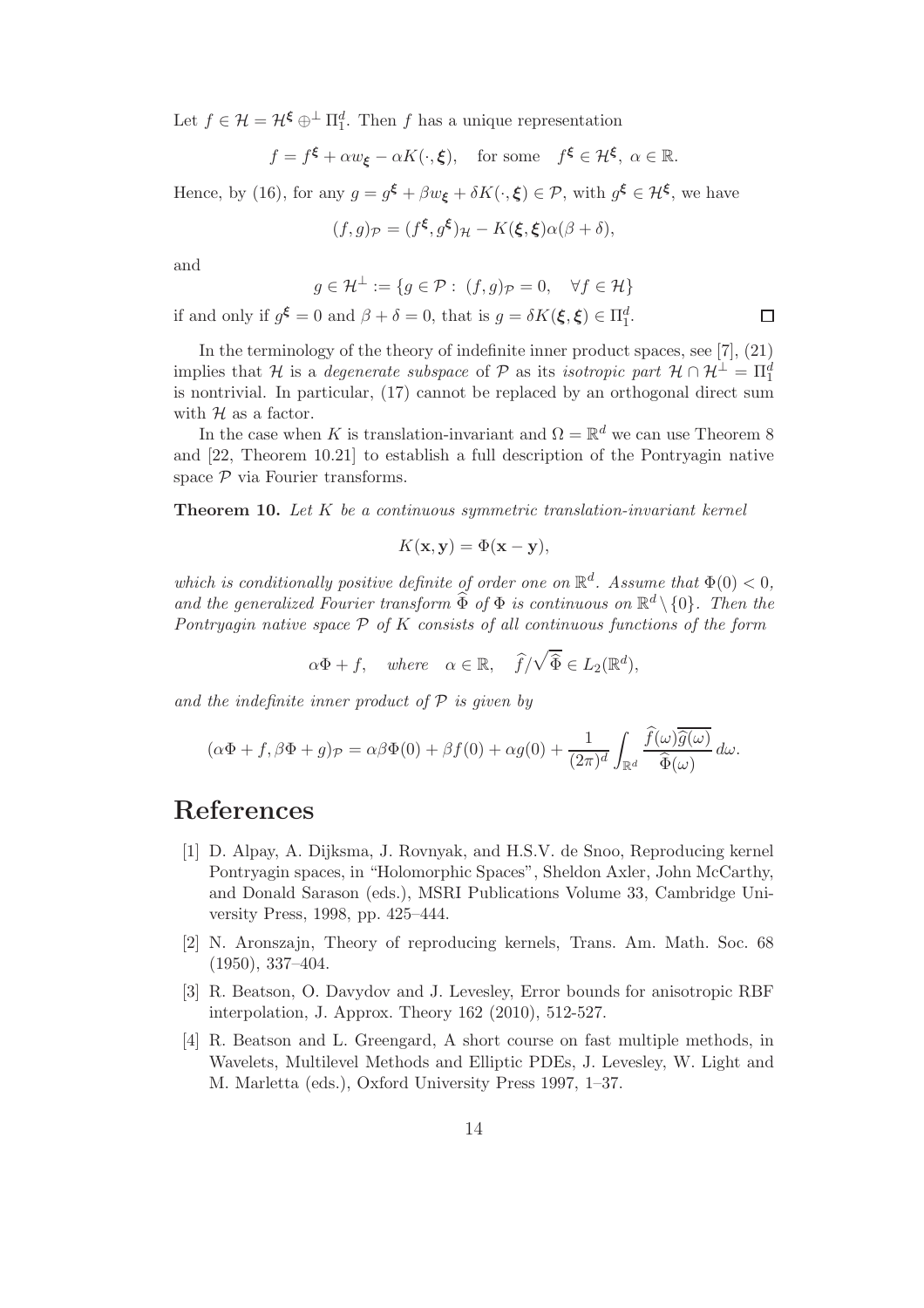- [5] G. Berschneider and W. zu Castell, Conditionally positive definite kernels and Pontryagin spaces, in Approximation Theory XII, M. Neamtu and L. L. Schumaker (eds.), Nashboro Press 2008, pp. 27–37.
- [6] G. Berschneider, W. zu Castell, and J. S. Schrödl, Function spaces for conditionally positive definite operator valued kernels, Math. Comp. 81 (2012), 1551–1569.
- [7] J. Bognár, Indefinite Inner Product Spaces, Springer, 1974.
- [8] A. L. Brown, Uniform approximation by radial basis functions, (Appendix B to 'The theory of radial basis functions approximation in 1990' by M.J.D. Powell), in Advances in Numerical Analysis. Vol. II. Wavelets, Subdivision, and Radial Functions, W. A. Light (ed.), Oxford University Press, Oxford, 1992, pp. 203–206.
- [9] M.D. Buhmann, Radial Basis Functions: Theory and Implementations, Cambridge University Press, 2003.
- [10] M.D. Buhmann and F. Dai, Pointwise approximation with quasi-interpolation by radial basis functions, Journal of Approximation Theory 192 (2015), 156– 192.
- [11] M.D. Buhmann and N. Dyn, Spectral convergence of multiquadric interpolation, Proceedings of the Edinburgh Mathematical Society 36 (1993), 319–333.
- [12] W. Cheney and W.A. Light, A Course in Approximation Theory, Brooks, Pacific Grove, 1999.
- [13] O. Davydov, Error bound for radial basis interpolation in terms of a growth function, in "Curve and Surface Fitting: Avignon 2006," (A. Cohen, J.- L. Merrien and L. L. Schumaker, Eds.), Nashboro Press, Brentwood, 2007, pp. 121–130.
- [14] O. Davydov and R. Schaback, Error bounds for kernel-based numerical differentiation, Numer. Math. 132 (2016), 243-269.
- [15] J. Duchon, Splines minimizing rotation–invariante semi–norms in Sobolev spaces, in W. Schempp and K. Zeller (eds.), Constructive Theory of Functions of Several Variables, Springer, Berlin–Heidelberg 1979, 85–100.
- [16] N. Dyn, (1987) Interpolation of scattered data by radial functions, in Topics in Multivariate Approximation, C.K. Chui, L.L. Schumaker and F.I. Utreras (eds.), Academic Press, New York, 47–61.
- [17] E. Larsson and B. Fornberg, Theoretical and computational aspects of multivariate interpolation with increasingly flat radial basis functions. Comput. Math. Appl. 49 (2005), 103–130.
- [18] W.R. Madych and S.A. Nelson, Bounds on multivariate polynomials and exponential error estimates for multiquadric interpolation, J. of Approx. Theory 70 (1992), 94–114.
- [19] C.A. Micchelli, Interpolation of scattered data: distance matrices and conditionally positive definite functions, Constr. Approx. 1 (1986), 11–22.